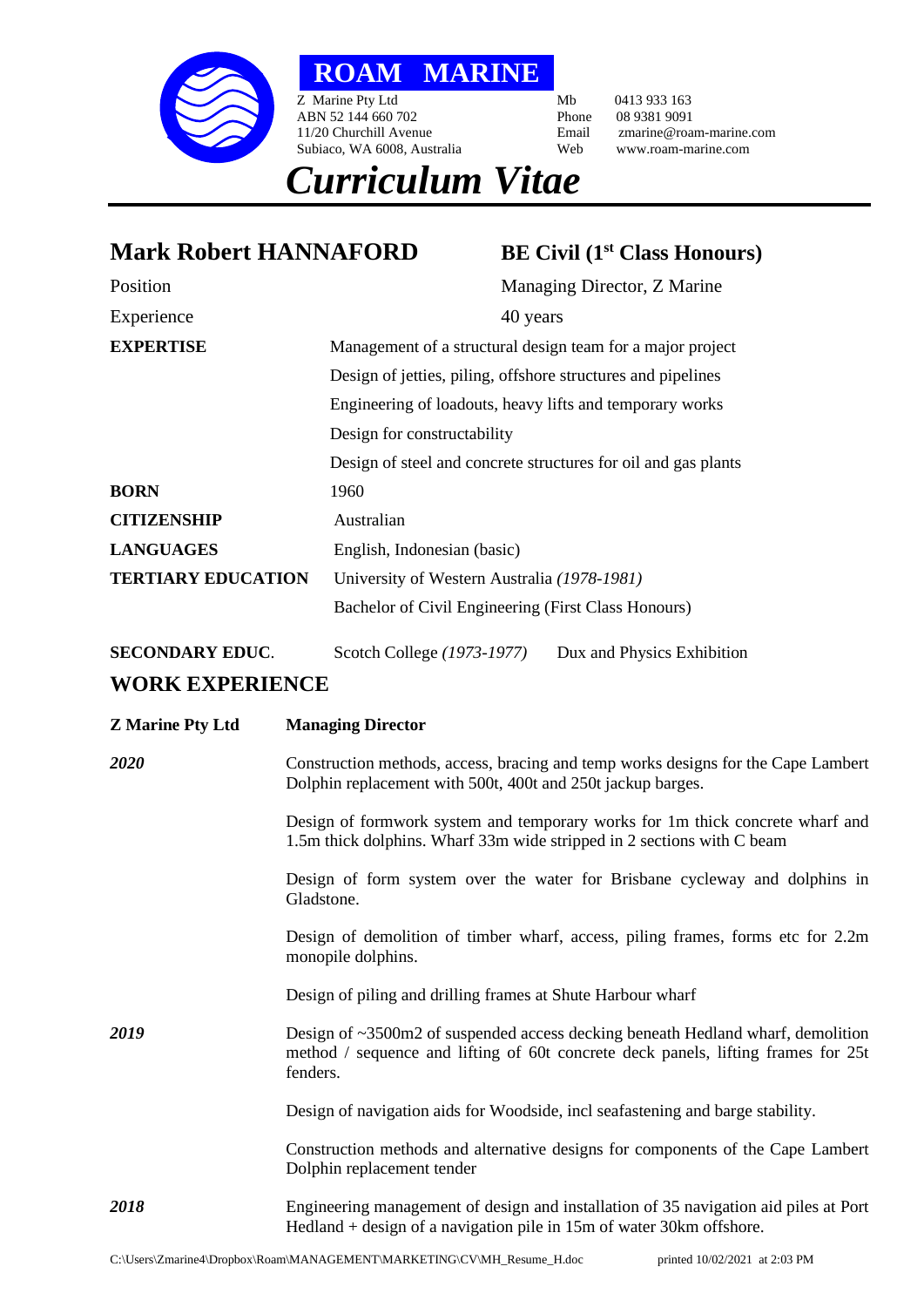|      | Inspection of Cape Lambert service jetty and report on upgrade and maintenance<br>including recent cyclone damage                                                                                       |
|------|---------------------------------------------------------------------------------------------------------------------------------------------------------------------------------------------------------|
|      | Review of construction methods and design of numerous temporary works for a<br>major wharf construction in Chennai                                                                                      |
|      | Design of haulpack dump slab and support steel at diamond mine in Africa.                                                                                                                               |
| 2017 | Temporary works design for Barangaroo piling                                                                                                                                                            |
|      | Lift studies for fender replacement and stacker erection                                                                                                                                                |
|      | Access scaffolds and boat landings for marine works in Hedland and Cape Preston                                                                                                                         |
|      | Piling frame modifications for 2m piles at FMG tug harbour                                                                                                                                              |
|      | Temporary jetty design for 300t crawler crane                                                                                                                                                           |
|      | Alternative design for Eden wharf                                                                                                                                                                       |
|      | Design verification of a trolley for a 200t crane operating on a dam wall                                                                                                                               |
| 2016 | Temporary works design Hunt Point piling                                                                                                                                                                |
|      | Port modelling, preliminary design and budget costing of a 1000t/hr grain<br>shiploader, piled radial rail beam and berthing dolphin at Albany                                                          |
|      | Detailed design of a ship access platform at Dampier for vessels up to 250,000DWT                                                                                                                       |
|      | Preliminary design of piled structure in Port Hedland for tugs to test their 80t bollard<br>pull                                                                                                        |
|      | Assessment of the pile corrosion, pile capacity and cyclonic loads on the EII ore<br>wharf in Dampier                                                                                                   |
|      | Lift engineering for lift, roll up and installation of fully assembled 40t fenders                                                                                                                      |
| 2015 | Detailed design of line boat pontoon at Cape Lambert                                                                                                                                                    |
|      | Design of boardwalk at Penguin Island using replas and frp sections                                                                                                                                     |
|      | BHP tug harbour - constructability and marine design expertise to Lend Lease                                                                                                                            |
|      | Design of float in under deck suspended work platforms, piling frame, pile top<br>access platforms, pile repainting access decks, miscellaneous access platformand<br>lifts at various marine projects  |
|      | Temporary works - design of 5t slewing davit crane, pile supported piling frame,<br>lifts, access and scaffolds for marine structures including suspended platforms for<br>pile and headstock painting. |
|      | Roy Hill - lift engineering for various items including 220t bin, multiple crane lifts<br>with cranes up to 1250t.                                                                                      |
|      | Integrity inspection of landing barge ramp and barge berth at Dampier                                                                                                                                   |
| 2014 | Construction support for Elizabeth Quay bridge including lift engineering, cofferdam<br>design, 3D rebar detailing and scheduling.                                                                      |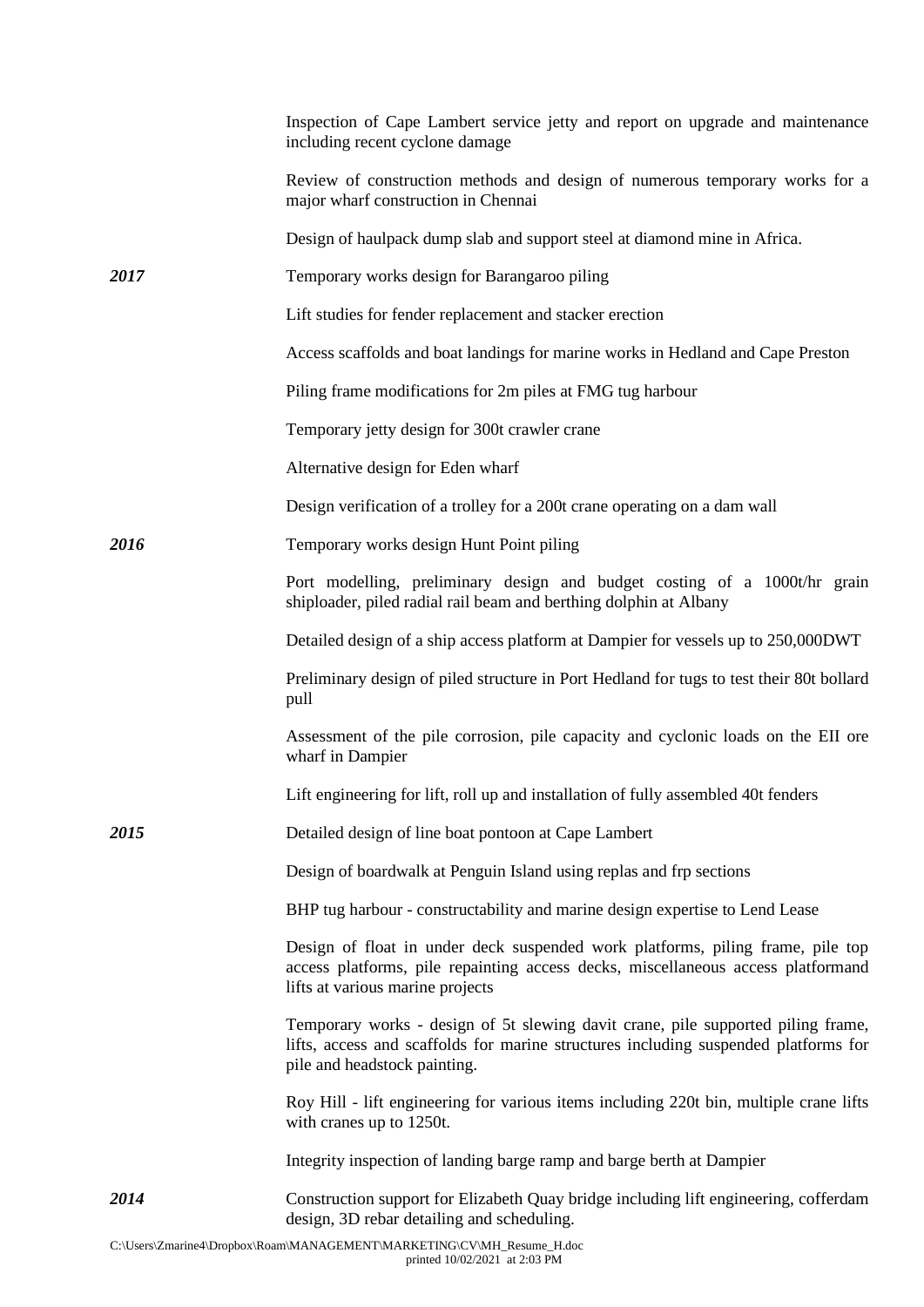|                                                             | Design of piling gate and skate frame for Webb Dock combi wall                                                                                                                                     |  |
|-------------------------------------------------------------|----------------------------------------------------------------------------------------------------------------------------------------------------------------------------------------------------|--|
|                                                             | Temporary works for LNG wharfs at Inpex and Wheatstone including lifts,<br>seafastening, crane verification and access platforms.                                                                  |  |
|                                                             | Alternative designs, temporary works, method statements, gantry crane, piling gates<br>and lift studies for Austral to replace 9 dolphins at Rio's EII wharf, MOF wharf,<br>vessel access          |  |
|                                                             | Design of floating dock for AME and piling gates at BAE                                                                                                                                            |  |
|                                                             | Tender alternative design of transhipment wharf for IOH                                                                                                                                            |  |
|                                                             | EPC of a floating ramp for canoe club                                                                                                                                                              |  |
| 2013                                                        | Port feasibility studies for iron ore in Liberia including transhipment, bauxite in<br>Solomons, iron ore at Cape Preston and Albany                                                               |  |
|                                                             | Temporary works design for Saipem Leighton on the Gorgon LNG wharf<br>construction, including barge access ramp for 80t trucks, jackup barge access, crane<br>boom rest and 40m personnel gangway. |  |
|                                                             | Building and 650t crusher moves on SPMT for Alcoa                                                                                                                                                  |  |
|                                                             | Lift engineering (up to 300t) for 1800t reclaimer and two 700t stackers at Jimblebar.                                                                                                              |  |
| 2012                                                        | Design of floating pens and associated piling access and services for 24 tugs and line<br>boats in Port Hedland                                                                                    |  |
|                                                             | Design procure and construct repairs to wharf deck and installation of $\sim$ 250t plate for<br>crane access on Mermaid Marine wharf in Dampier                                                    |  |
| 2010-11                                                     | Seconded to John Holland for temporary works design for Cape Lambert Wharf<br>including dolphin piling frame and personnel access.                                                                 |  |
|                                                             | Concept development and/or review for proposed wharfs for Wheatstone LNG,<br>Browse LNG, Anketell Point iron ore and BHP iron ore.                                                                 |  |
|                                                             | Design of Rio tug harbour pontoon and finger jetty $+$ services.                                                                                                                                   |  |
| <b>Roam Pty Ltd (12years)</b><br><b>Manager Roam Marine</b> |                                                                                                                                                                                                    |  |
| 1998-2010                                                   | Worked on numerous marine projects including design / construct secondments to<br>Leighton, FMG and Mermaid.                                                                                       |  |
|                                                             | Design of tug berths / pontoons for Austral / Rio                                                                                                                                                  |  |
|                                                             | Jetty construction temporary works design and shiploader installation method<br>statements etc for Barclay Mowlem in New Caledonia.                                                                |  |
|                                                             | Engineering for assembly lifts, loadout, seafastening and installation lift of a 1300t<br>Shiploader for Clough                                                                                    |  |
|                                                             | Other clients include Watercorp. Evans Peck, John Holland, PHPA, Leighton,<br>Wesfarmers (Bangladesh), Technip,                                                                                    |  |
|                                                             | Design of temporary works for 3 major bridges in Perth                                                                                                                                             |  |
|                                                             | Review of pile load tests and geotechnical data for wharf extensions at Port Hedland                                                                                                               |  |
| Clough (17years)                                            | <b>Structural Engineer</b>                                                                                                                                                                         |  |